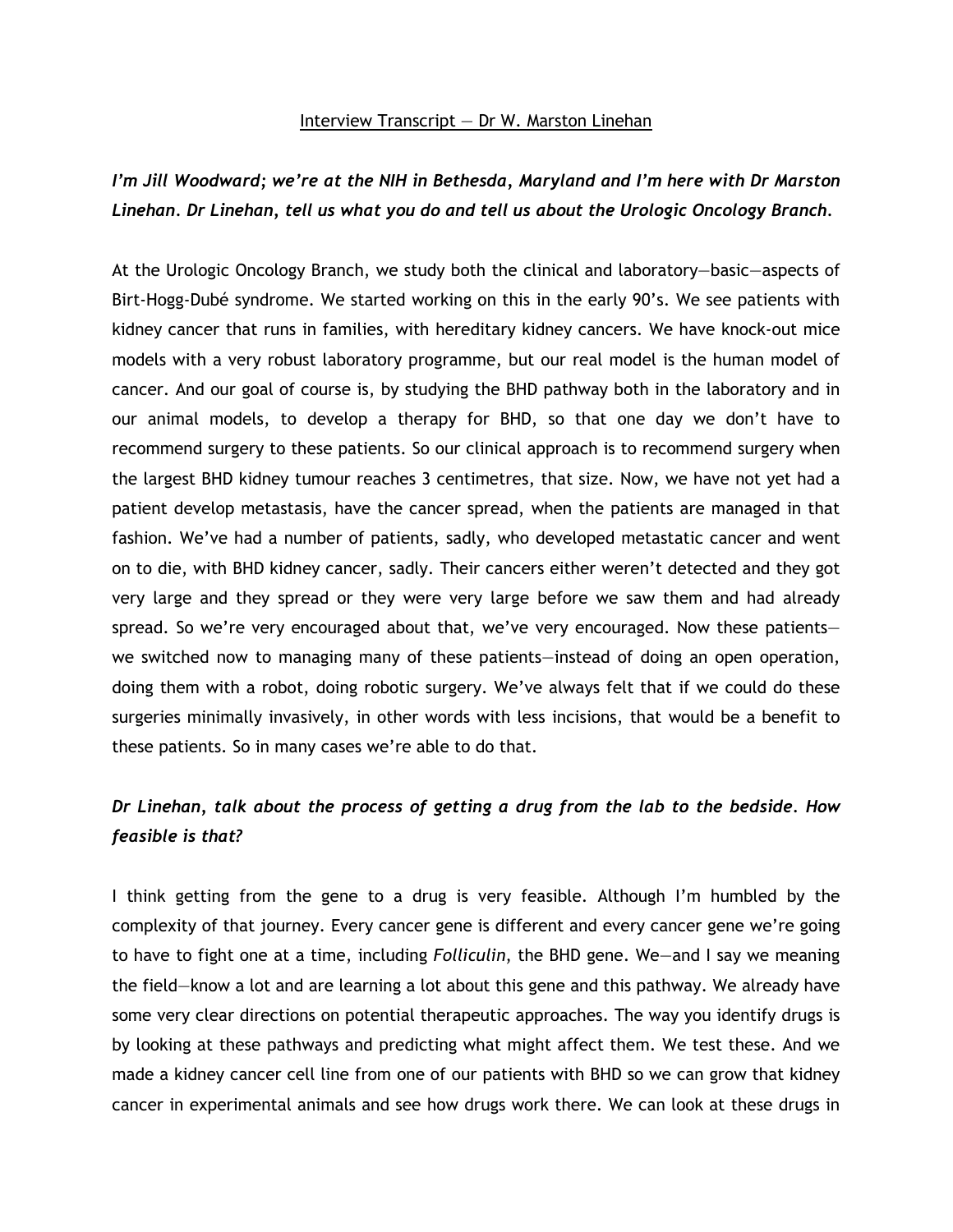the laboratory. We can also look at our transgenic models to see how this class of drugs or this drug will work. I have held off so far on doing a clinical trial, because it's just judgment. Because I want to go with the best possible drug. I don't want to delay the work by doing a drug that's only part way. So it's just a judgment call. We're getting close to the point of starting trials. I would be surprised if we did not initiate a trial of systemic therapy of patients with BHD kidney cancer either later this year or early next year—spring of 2012. We will see. We're looking at a number of candidates right now, we are very encouraged about it, but it's going to be a long process.

## *Can you talk about the other forms of hereditary kidney cancer and how that affects our understanding of BHD and vice versa?*

We study seven differing types of kidney cancer, of hereditary kidney cancer. We study von Hippel-Lindau, VHL, a hereditary type of clear cell kidney cancer. We study hereditary papillary renal carcinoma, which is a very rare type of Type 1 papillary kidney cancer. Birt-Hogg-Dubé of course. We study another less rare type of inherited kidney cancer called hereditary leiomyomatosis renal cancer or HLRCC. And we study families—recently we have expanded our study of families with something called succinate dehydrogenase kidney cancer. Each of the genes and the pathways of those genes that cause these different types of inherited kidney cancer are different from each other. However, we have found that they all have in common that each one of these pathways is fundamentally a metabolic pathway. So we have learned a lot about BHD, the *Folliculin* gene pathway, from studying these other pathways. And we've learned a lot about them by studying BHD. It was BHD that originally got us in to understanding that kidney cancer is fundamentally a metabolic disease. Now when you think about it, targeting a metabolic disease is very, very different than the traditional way we think about treating cancer. So I'm very hopeful that understanding this fundamental process is going to give us approaches to therapy that we never would have dreamed of.

*Doctors who treat BHD seem to agree that apart from avoiding smoking there aren't very many lifestyle factors that a BHD patient can do themselves to avoid getting cancer. However, I recently read a book by T. Colin Campbell called The China Study in which he suggested diet may play a role in tumour growth. What is your opinion on that?*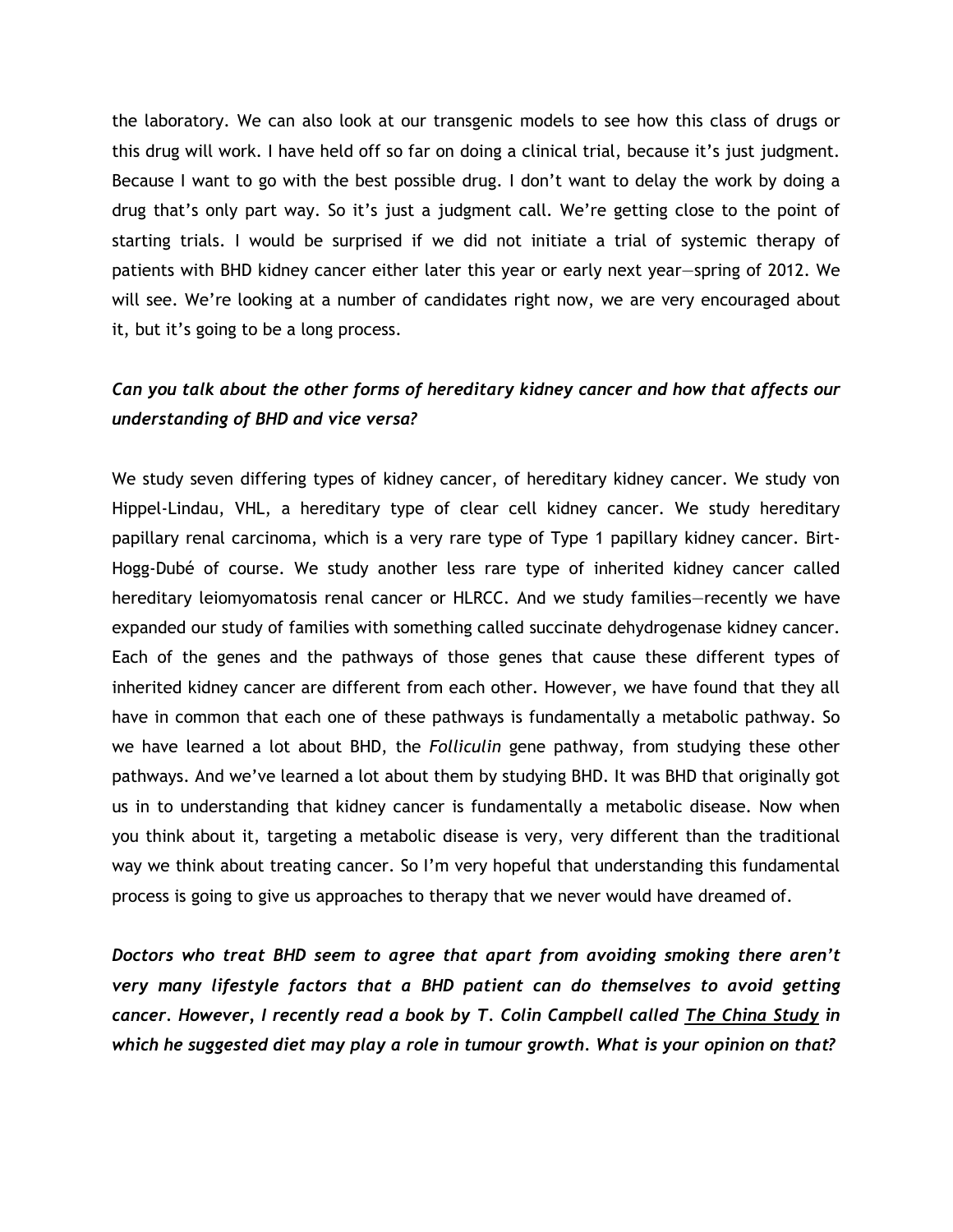I'm not aware of that study exactly that you're referring to. But the more I study these cancer genes, the more I study these cancers and these pathways, I think diet and exercise are incredibly important. I think that in some ways, exercise may be the best drug for cancer ever developed. The more we study what that does, how energy consumption affects these cancer pathways. I wouldn't be surprised at all if diet didn't play a huge factor in many cancers and also kidney cancer. If you look at all the cancers in the body and you look at a relationship between body mass index, how heavy people are, and their incidence of cancer, kidney cancer is among the highest. There's a very clear correlation between body mass index, overweight, and incidence of kidney cancer. So it wouldn't surprise me at all if that wouldn't be seen also in the families. We have not studied that specifically although it's just a matter of getting people to do it, I mean getting enough people to do it. We have the data for that, we're hoping to look at that this year. But I think that's incredibly important. I wouldn't say under-appreciated, because a lot of scientists know this is important. But the more we study it in all of our kidney cancer genes, it just looks like one of the most central part of this cancer pathway: energy consumption.

#### *How will new technology affect kidney cancer research?*

It took us nearly seven years to find the BHD gene. We did it, you might say now, the old fashioned way. We got all these families, take their blood, extracted their DNA, ran genetic linkage analysis to trace the gene in the families. Today you can do that work with whole genome sequencing, sequencing all the genes in the body, and I'm sure do that much more quickly. Well, it's the same thing with understanding the fundamental aspects of these cancers. In other words, we're using all sorts of new technologies, mass spectroscopy, liquid chromatography, in some cases whole genome sequencing, in some cases whole genome array studies, whole genome array studies of microRNAs, all sorts of new technologies. And those things, those types of techniques, can just make them go quicker, give new insights you wouldn't have known before. Whereas in the old days, this wasn't that many years ago, we used to look at expression of one gene at a time to see if a certain gene was turned on or maybe one protein at a time. Now we can look at 37 thousand genes at a time so we can look at whole clusters of genes. Many times the problem you get into is you get so much information sometimes, it's a challenge to interpret it all. But that can help enormously.